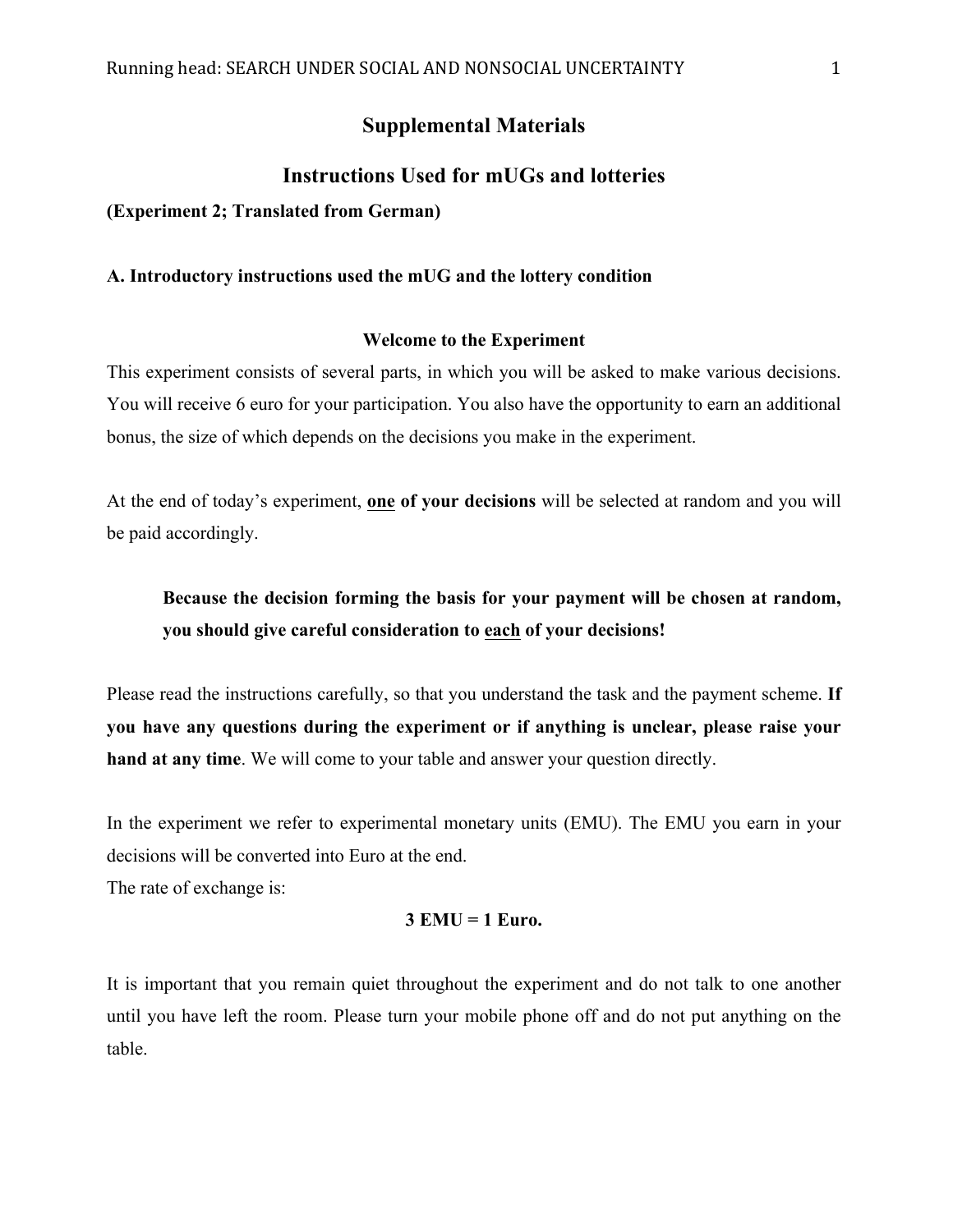In the case of any disturbance during the experiment (e.g., incoming phone calls), we will have to exclude you from the experiment and will be unable to pay you.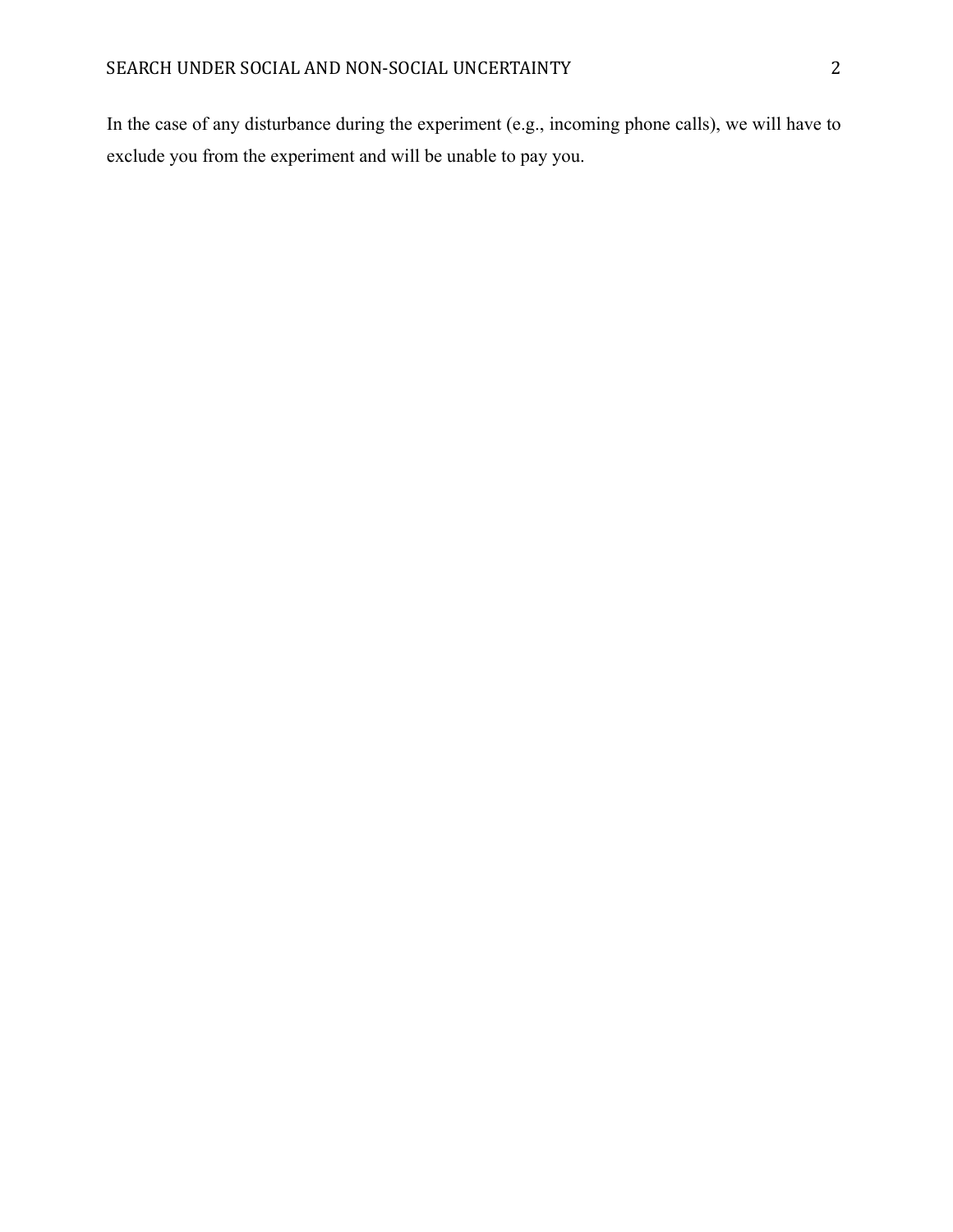#### **B. Instructions used in the mUG condition only**

We will now explain the rules of the first part of the experiment.

### **The Decision Situation**

You and one other randomly selected person in this room will form a group of two. At no point will either of you find out who the other player is.

In each group of two, there are two roles: **A** and **B**.

• The **participant in role A** decides on one of two options, X or Y, for splitting a sum of money between the two of you.

*Example: In option X, participant A receives 80 EMU and participant B receives 30 EMU. In option Y, participant A receives 20 EMU and participant B receives 60 EMU.* 

|               | Option X | Option Y |
|---------------|----------|----------|
| Participant A | 80       | 20       |
| Participant B | 30       | 60       |

• The **participant in role B** decides whether to accept or reject the option chosen by participant A. If participant B accepts the option, both participants receive the sums selected by A. If participant B rejects the option, both receive 0 EMU.

*Example: Participant A has chosen option X. Participant B now has two possibilities. If participant B accepts option X, participant A receives 80 EMU and participant B receives 30 EMU. If participant B rejects option X, however, participants A and B will both receive 0 EMU.*

Which role you play will be shown on the screen at the beginning of the experiment.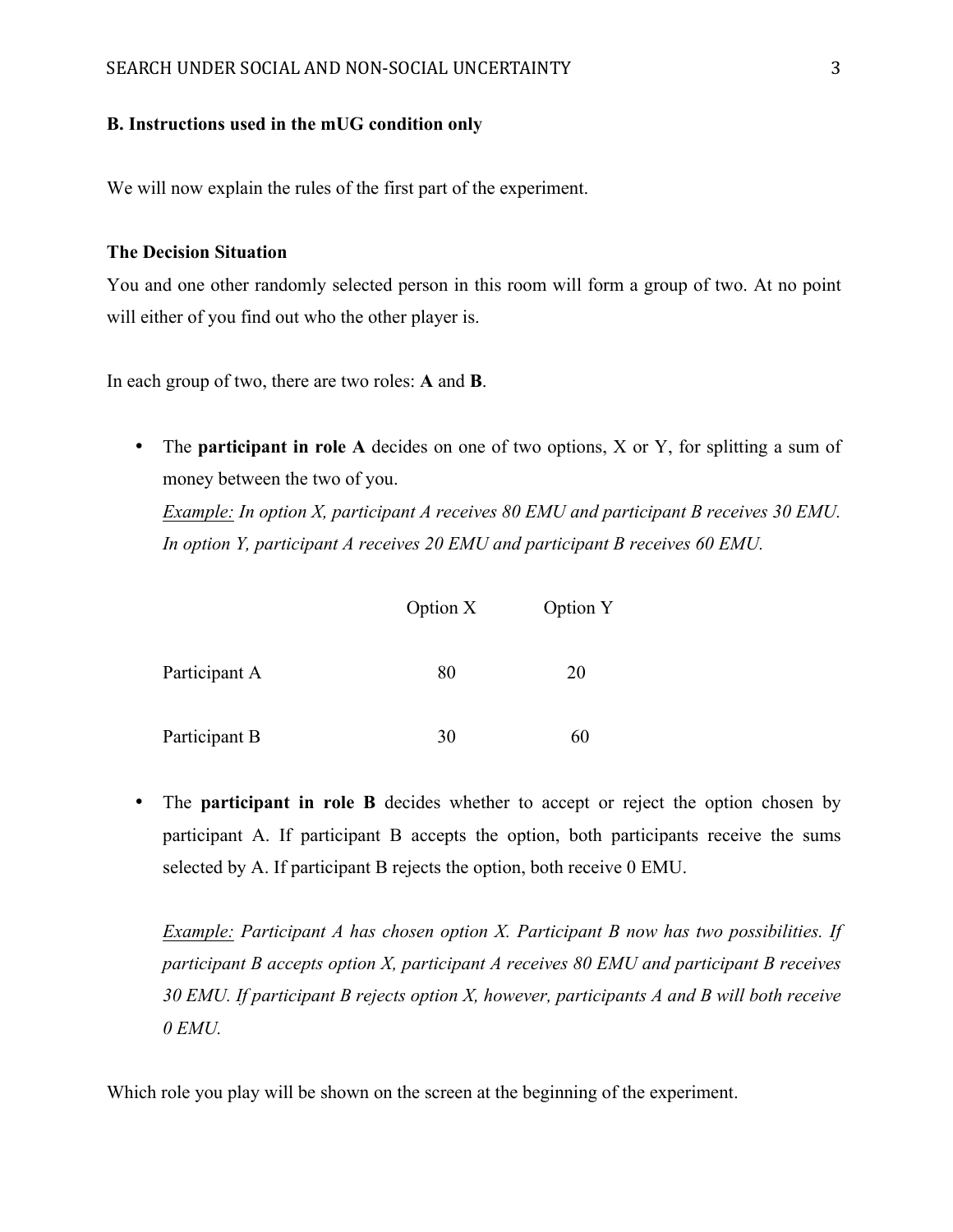#### **Experimental Procedure**

### **1. As Participant A:**

As participant A you have to make decisions in 15 situations. In each situation, you have to decide on one of two options, X or Y. The payment you receive will depend on which of the options you choose.

You will make each decision in a group of two **with a different, randomly selected** participant.

Each option is represented by a stack of face-down cards. Each stack contains two types of cards. On the one hand, there are cards showing that the split was accepted, along with the sum in EMU that each participant received. On the other hand, there are cards showing that the split was rejected, with both participants receiving 0 EMU.

**By drawing cards from the stack before making your decision, you can test how frequently each of the two cards occur in the stack – and thus how likely it is that this split will be accepted or rejected by a randomly selected participant B.** 

The probability of drawing each type of card reflects the proportions of participants B who accepted or rejected the proposed split in earlier experiments in this lab. In other words, each card represents the decision of one participant B in earlier experiments.

The cards thus give you an idea of how probable it is that participant B in today's experiment will accept or reject an option.

# **To draw a card, please click on a stack.**

You can click on the two stacks in any order. You can click on each stack **as often as you want.**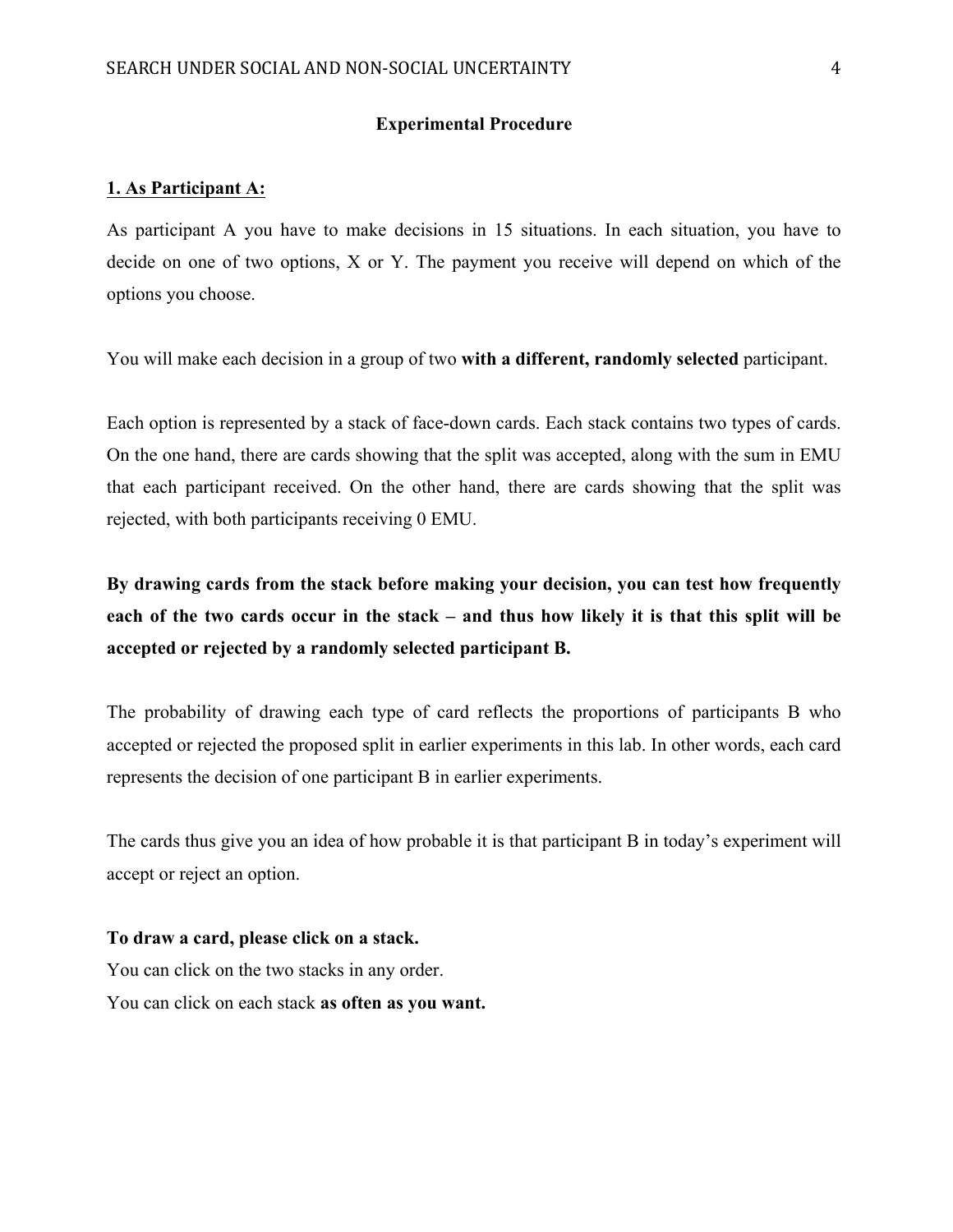

Screen view: A player has just clicked on the stack of cards on the right and is shown the card that has been drawn. The left stack has not been clicked and the cards thus remain face down.

When you think you have found out enough about each option and want to make your decision, please click on "Decide Now".

You then have to decide on one of the two options.



To decide on an option, click on the field below it.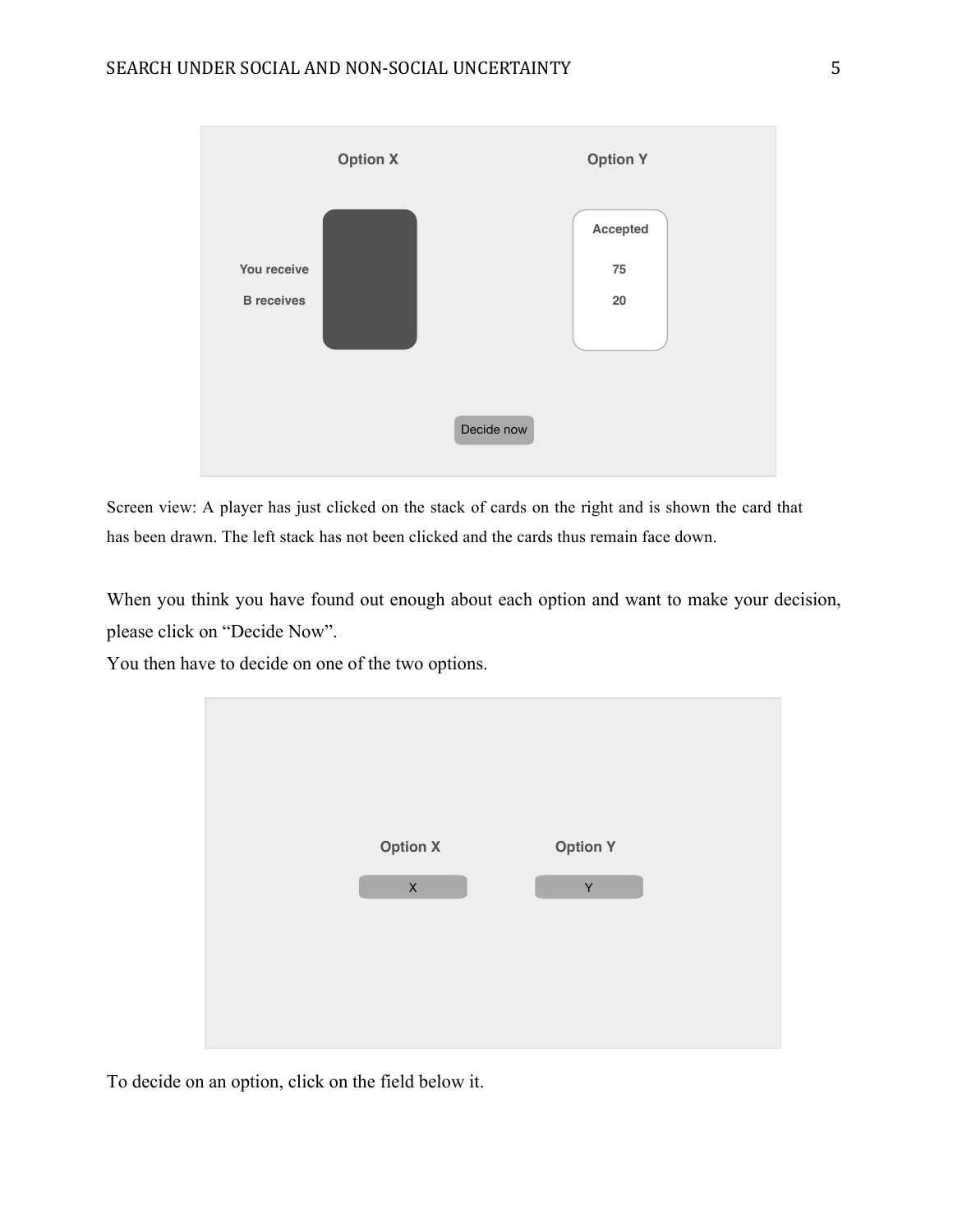# **Payment**

At the end of the experiments, **one of your decisions** will be selected at random.

**If participant B accepted the split you chose**, you will receive your part of the split as payment for your participation in today's experiment.

**If participant B rejected the split you chose**, you will receive 0 EMU as payment for your participation in today's experiment.

You will not find out whether participant B accepted or rejected the split you proposed until the end of the experiment.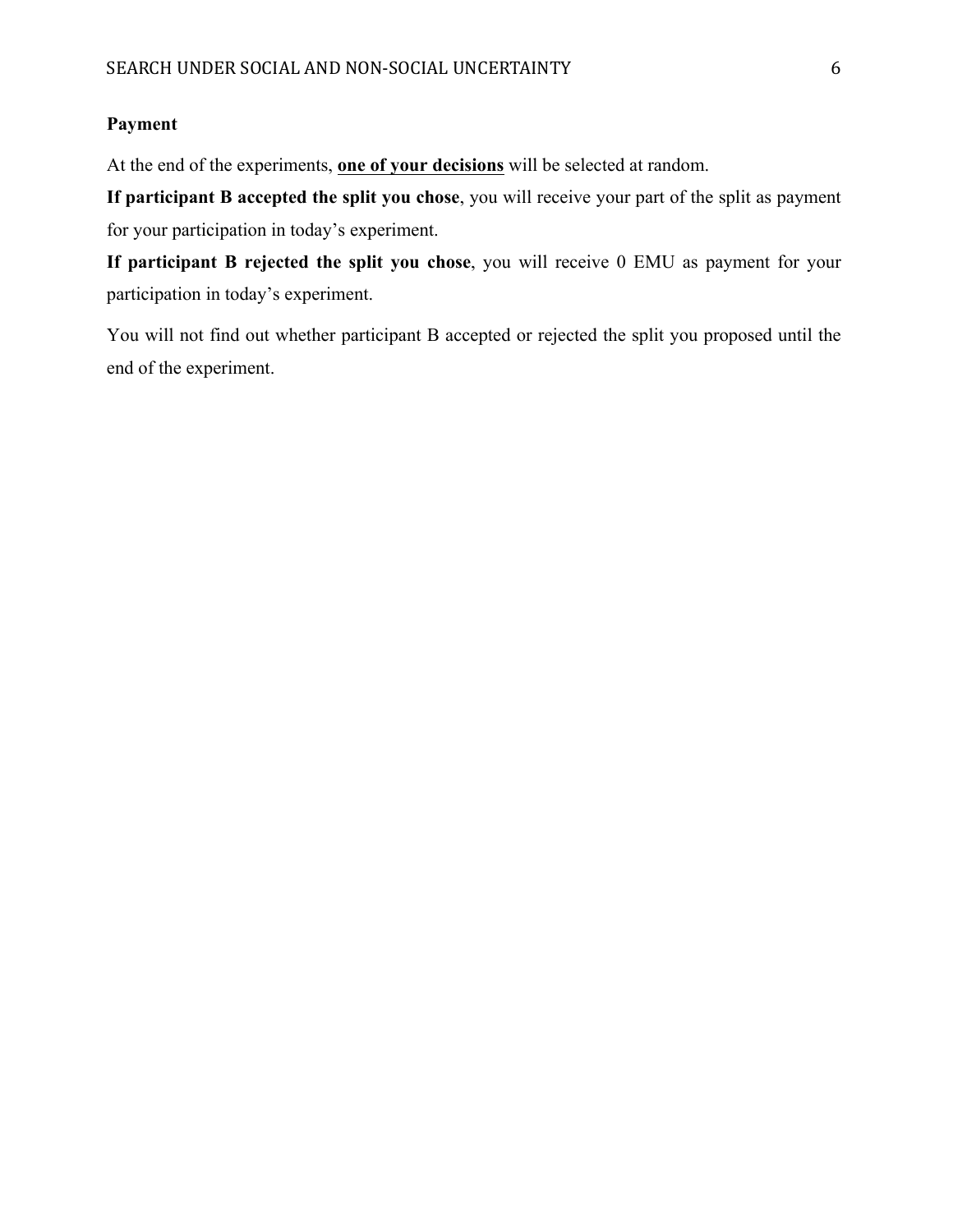### **2. As Participant B:**

As participant B, you decide in each situation whether to accept or reject the option selected by participant A.

We would like to ask you to make your decision **before you know which option participant A has actually chosen.** You therefore have to decide whether you will accept or reject each of the two **possible** splits.

In other words, you make two decisions in each situation:

- ! whether to accept or reject option X **if** A chooses option X AND
- ! whether to accept or reject option Y **if** A chooses option Y.

You can choose to accept both splits or to reject both splits.

|             | <b>Option X</b> | <b>Option Y</b> |
|-------------|-----------------|-----------------|
| You receive | 30              | 25              |
| A receives  | 70              | 75              |
|             | $O$ Accept      | O Accept        |
|             | $O$ Reject      | $O$ Reject      |
|             |                 | Next            |

Screen view: You will be shown both splits for each situation. To accept or reject a split, click "Accept" or "Reject" under the respective split. Once you have entered your decisions, please click on "Continue" to move on to the next situation.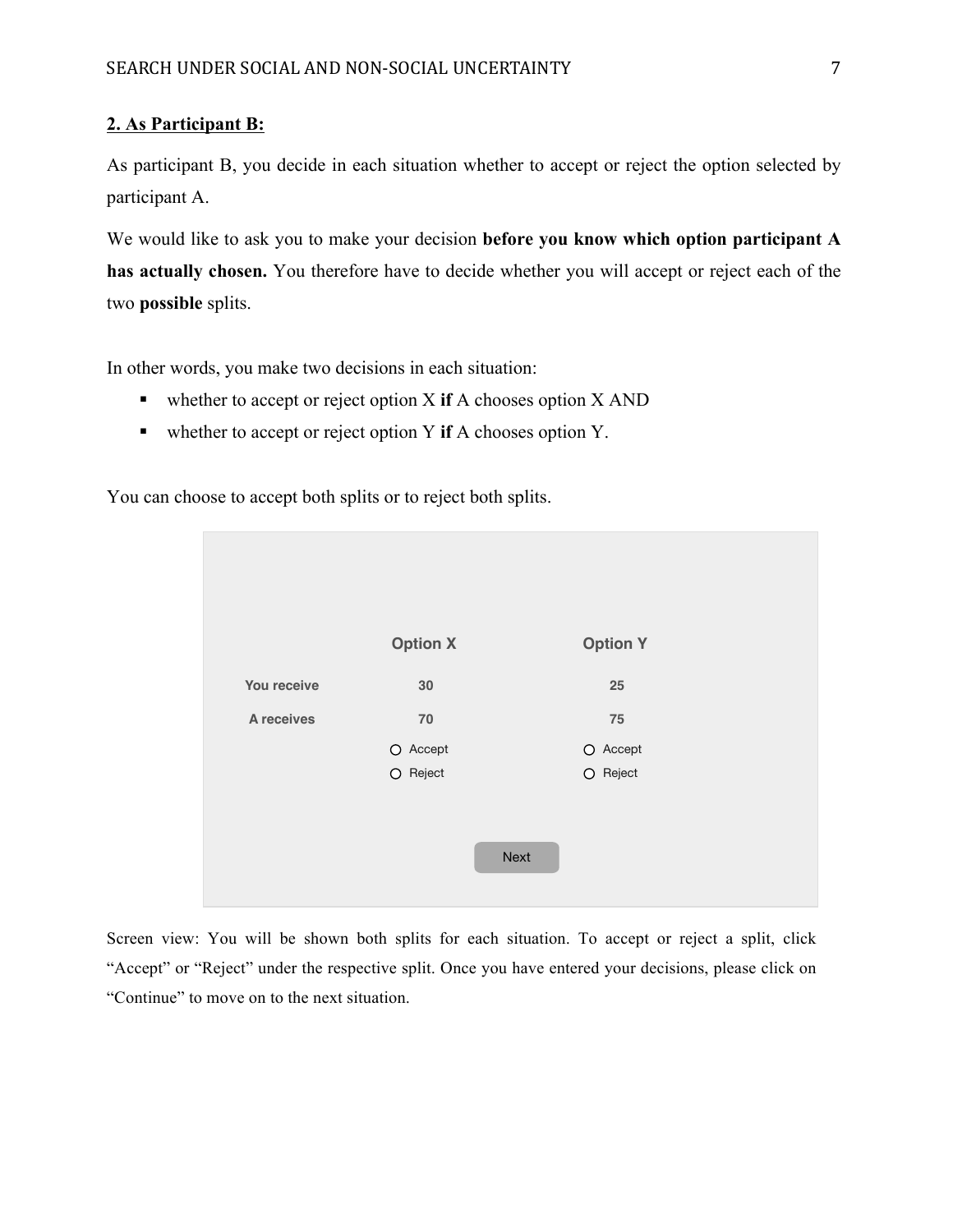## **Payment**

At the end of the experiments, **one of your decisions** will be selected at random.

**If you accepted the split chose by participant A**, you will receive your part of the split as payment for your participation in today's experiment.

**If you rejected the split chosen by participant A**, you will receive 0 EMU as payment for your participation in today's experiment.

You will not find out which option participant A chose until the end of the experiment.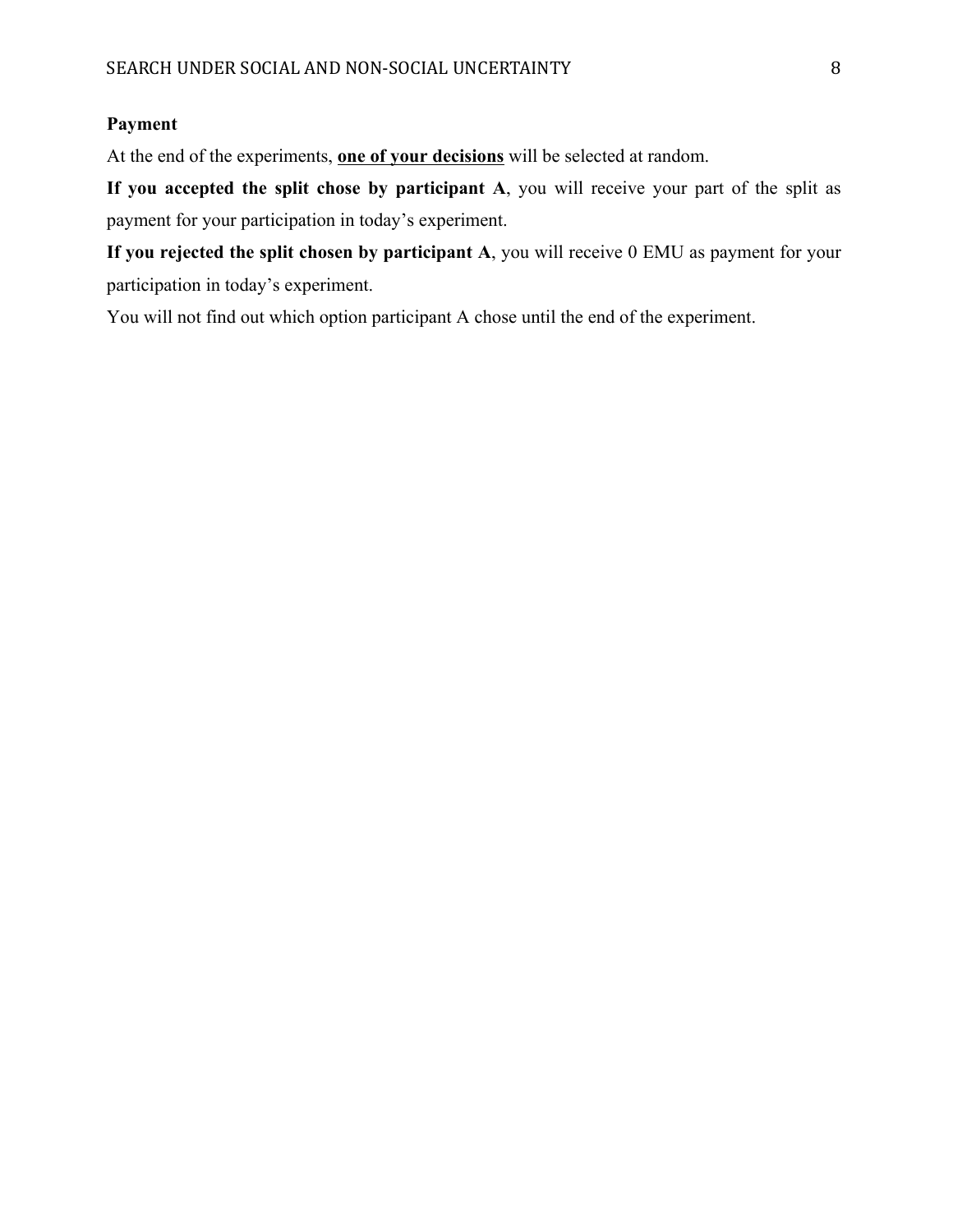#### **C. Instructions used in the lottery condition only**

We will now explain the rules of the first part of the experiment.

You have to make decisions in 15 situations. In each situation, you have to decide on one of two options, X or Y. The payment you receive will depend on which of the options you choose.

Each option is represented by a stack of face-down cards. Each stack contains two types of cards. On the one hand, there are cards showing that you receive some monetary amount in EMU. On the other hand, there are cards showing that you receive 0 EMU.

**By drawing cards from the stack before making your decision, you can test how frequently each of the two cards occur in the stack – and thus how likely it is that this sum or 0 EMU will be selected at random.** 

**To draw a card, please click on a stack.** 

You can click on the two stacks in any order.

You can click on each stack **as often as you want.** 



Screen view: A player has just clicked on the stack of cards on the right and is shown the card that has been drawn. The left stack has not been clicked and the cards thus remain face down.